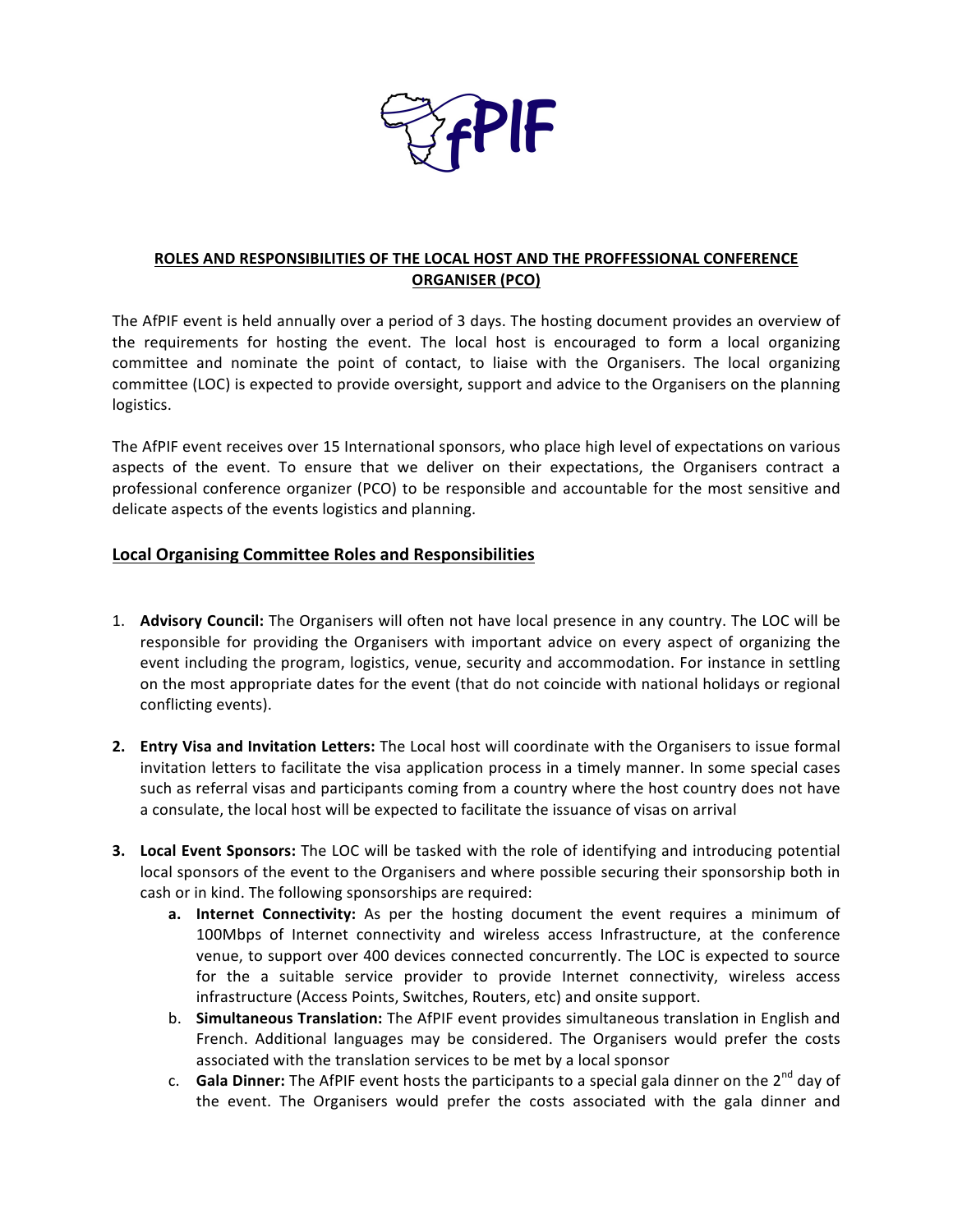

associated logistical expenses such as transportation, entertainment, etc. to be covered by a local sponsor(s).

- **d.** Financial Sponsors: The LOC is responsible for identifying potential local sponsors who can sponsor the event along the set sponsorship criteria.
- e. **Ushers and Registration desk:** The LOC will be responsible for identifying a local sponsor to provide personnel to serve as ushers and registration desk assistants for the duration of the event
- f. **Airport Meet and Greet:** An airport meet and greet service is desired and especially for a few VIP guests. The LOC is tasked with identifying a local sponsor to cover all costs related with the meet and greet service and airport transfer services.
- 4. Local Stakeholders Participation: The LOC will be responsible for ensuring that local participation is maximized through creating local awareness of the event to all relevant stakeholders in coordination with the Organisers.
- **5.** Local Experts: The LOC will be responsible for identifying local experts that can present or participate in various discussion panels of the AfPIF event in coordination with the AfPIF program Committee
- **6. Formal Opening Session:** The LOC will be responsible for identifying, inviting and securing the presence of a high-ranking official from a relevant Government institution to officiate the formal opening of the event in coordination with the Organisers.
- **7. Logistics Liaison:** The AfPIF event and exhibition presents a requirement for temporary importation of equipment and materials such as Professional Cameras, Live streaming gear, exhibition stools and stands, banners, etc. by sponsors and consultants. The LOC will be responsible for providing the advance information on temporary shipment rules and procedures and facilitating the expedited clearance of the shipments on arrival. Additional information includes travel, security, etiquette, information, etc.
- **8. Communications Expectations:** The Organisers expect that the LOC will nominate a point of contact(s) that will be responsive to the issues and inquiries lodged through email and phone. As a number of issues maybe of an urgent nature, we expect responses within a period of  $4 - 12$ hrs. Nonurgent issues can be responded to within  $12 - 48$ hrs. In cases where the point of contact will be away for any reason for more than 48hrs, we expect the LOC to appoint a replacement.

## **PCO Roles and Responsibilities**

A PCO needs to provide the following logistical support through the following activities;

**1. Logistics Management:** The PCO is expected supervise all local logistics organization and implementation.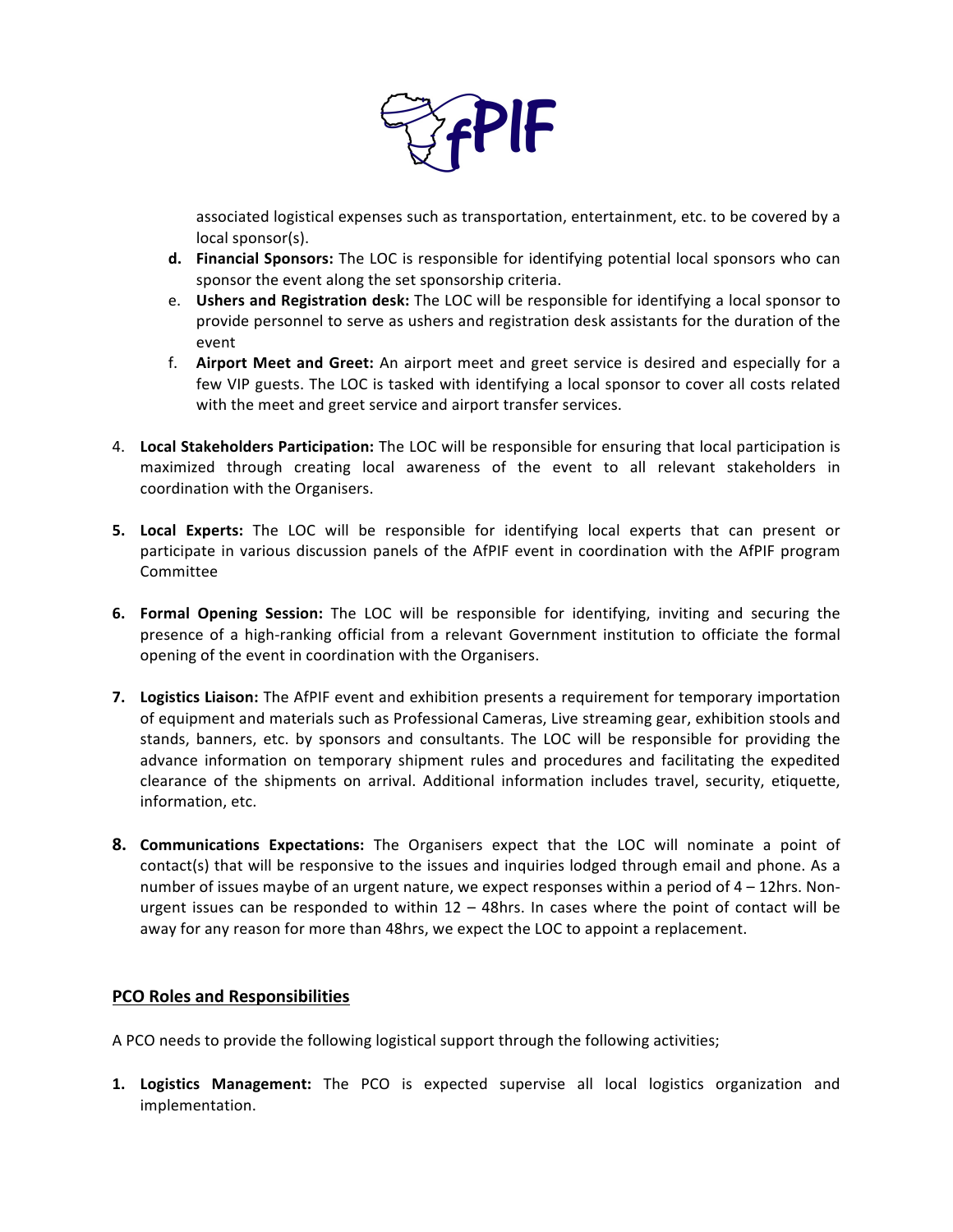

- **2. Service Provider Recommendation:** The PCO is expected to have a comprehensive list of suitable service providers that can be approached to deliver services as per the hosting modalities and hosting requirements. Some of the areas that we require the PCO's recommendations for service providers are as follows;
	- i) Suitable Hotel to host the event
	- ii) Alternative low budget hotels within close proximity to main venue
	- iii) Airport transfer Services
	- iv) Simultaneous translation Services
	- v) Sound, lighting and projection services
	- vi) Signage Printing Services
- **3.** Service and Contract Negotiation: The PCO is expected to negotiate services, fees and contractual obligations on behalf of the Organisers with all local service providers. The PCO is also expected to sign the service contracts with the local service providers on behalf of and subject to approval by the Organisers. Some of the areas that will require negotiations to achieve the best low price possible will include but not limited to;
	- **a. Conference package:** The hotel should be able to provide suitable conference room, exhibition room, secretariat room, meals, water, snacks and two coffee breaks for between 150 - 200 people at the reasonable rate.
	- **b.** Hotel Accommodation: The main hotel should provide a reasonable rate inclusive of bed, breakfast for at least 50 from the Organisers team and participants. The hotel should be flexible on early check-in, late checkout, amongst others.
	- **c.** Social Events: Negotiate for reasonable prices for social dinners/cocktail events at the hotel venue and external restaurants
	- **d.** Airport transfers and local transport services: Contract a suitable and low cost airport transfer and transport provider for event participants.
	- **e.** Printing services: Recommend a suitable printing press service to print signage, brochures, flyers, t-shirts, etc. that may be required for the event.
	- f. **Translation Services:** Negotiate a reasonable rate for translation services and additional requests from the Organisers such as authorization to, live-stream on the Internet the translated audio from the translators.
	- **g.** Sound, lighting and projection: Negotiate with a competent sound, lighting and projection service provider to cater for the sounds, lighting and projection needs of the conference at a reasonable rate.
- **4. Financial Accounting and Reporting:** The PCO will bear the responsibility of accounting and reporting the financial expenses to the Organisers. The PCO will be expected to charge a management fee for all the PCO specific services that will be rendered separate from the service provider expenses. The PCO fee will be agreed in advance prior to signing the contract with the Organisers on the deliverables.